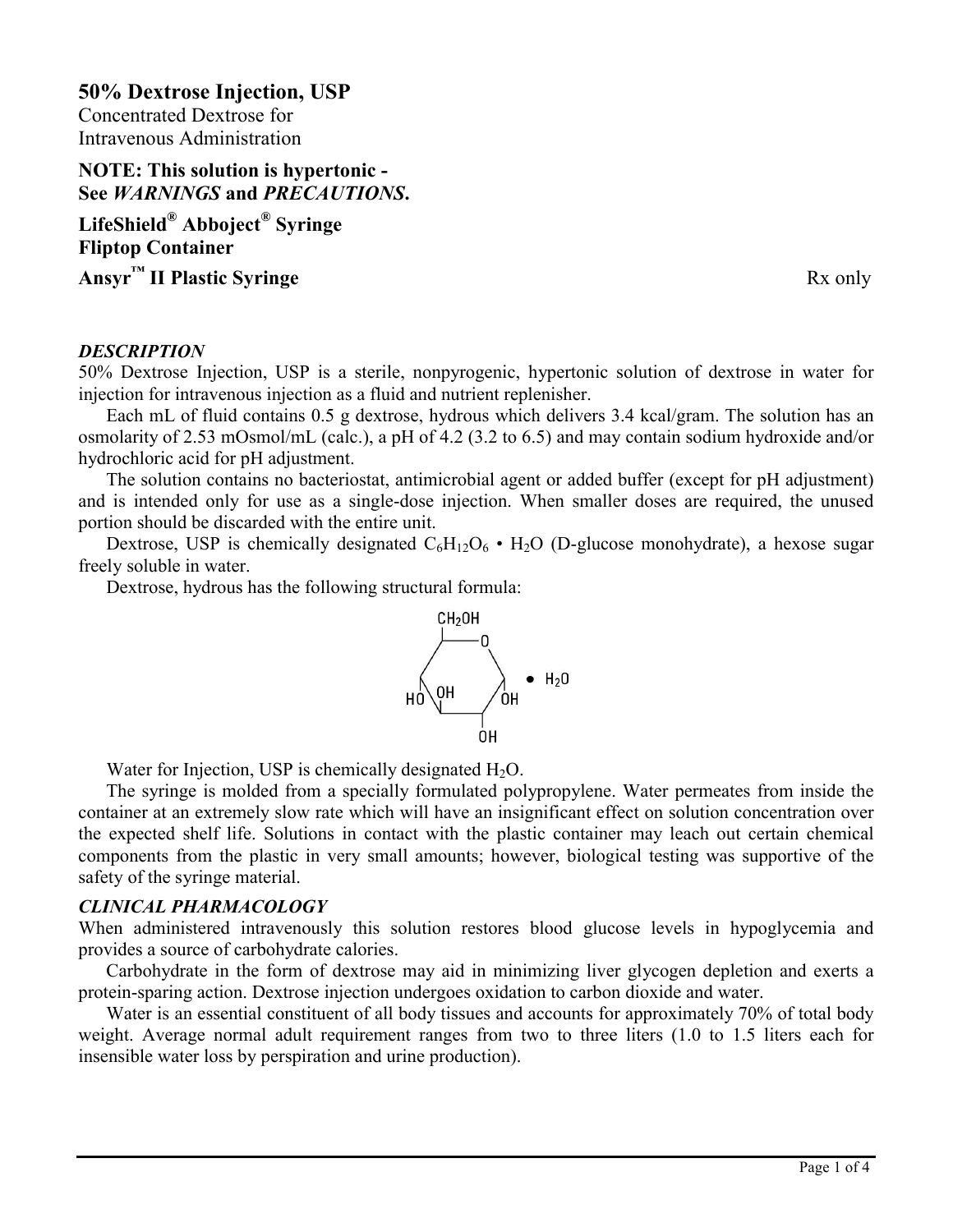Water balance is maintained by various regulatory mechanisms. Water distribution depends primarily on the concentration of electrolytes in the body compartments and sodium  $(Na^+)$  plays a major role in maintaining physiologic equilibrium.

# *INDICATIONS AND USAGE*

50% Dextrose Injection is indicated in the treatment of insulin hypoglycemia (hyperinsulinemia or insulin shock) to restore blood glucose levels.

The solution is also indicated, after dilution, for intravenous infusion as a source of carbohydrate calories in patients whose oral intake is restricted or inadequate to maintain nutritional requirements. Slow infusion of hypertonic solutions is essential to insure proper utilization of dextrose and avoid production of hyperglycemia.

# *CONTRAINDICATIONS*

A concentrated dextrose solution should not be used when intracranial or intraspinal hemorrhage is present, nor in the presence of delirium tremens if the patient is already dehydrated.

Dextrose injection without electrolytes should not be administered simultaneously with blood through the same infusion set because of the possibility that pseudoagglutination of red cells may occur.

#### *WARNINGS*

50% Dextrose Injection is hypertonic and may cause phlebitis and thrombosis at the site of injection.

Significant hyperglycemia and possible hyperosmolar syndrome may result from too rapid administration. The physician should be aware of the symptoms of hyperosmolar syndrome, such as mental confusion and loss of consciousness, especially in patients with chronic uremia and those with known carbohydrate intolerance.

The intravenous administration of this solution can cause fluid and/or solute overloading resulting in dilution of serum electrolyte concentrations, overhydration, congested states or pulmonary edema.

Additives may be incompatible. Consult with pharmacist if available. When introducing additives, use aseptic technique, mix thoroughly and do not store.

# **For peripheral vein administration:**

The solution should be given slowly, preferably through a small bore needle into a large vein, to minimize venous irritation.

# **For central venous administration:**

Concentrated dextrose should be administered via central vein only after suitable dilution.

# *PRECAUTIONS*

Do not use unless the solution is clear and seal is intact. Discard unused portion.

Electrolyte deficits, particularly in serum potassium and phosphate, may occur during prolonged use of concentrated dextrose solutions. Blood electrolyte monitoring is essential and fluid and electrolyte imbalances should be corrected. Essential vitamins and minerals also should be provided as needed.

To minimize hyperglycemia and consequent glycosuria, it is desirable to monitor blood and urine glucose and if necessary, add insulin.

When a concentrated dextrose infusion is abruptly withdrawn, it is advisable to follow with the administration of 5% or 10% dextrose injection to avoid rebound hypoglycemia.

Solutions containing dextrose should be used with caution in patients with known subclinical or overt diabetes mellitus.

Care should be exercised to insure that the needle is well within the lumen of the vein and that extravasation does not occur. If thrombosis should occur during administration, the injection should be stopped and corrective measures instituted.

Concentrated dextrose solutions should not be administered subcutaneously or intramuscularly.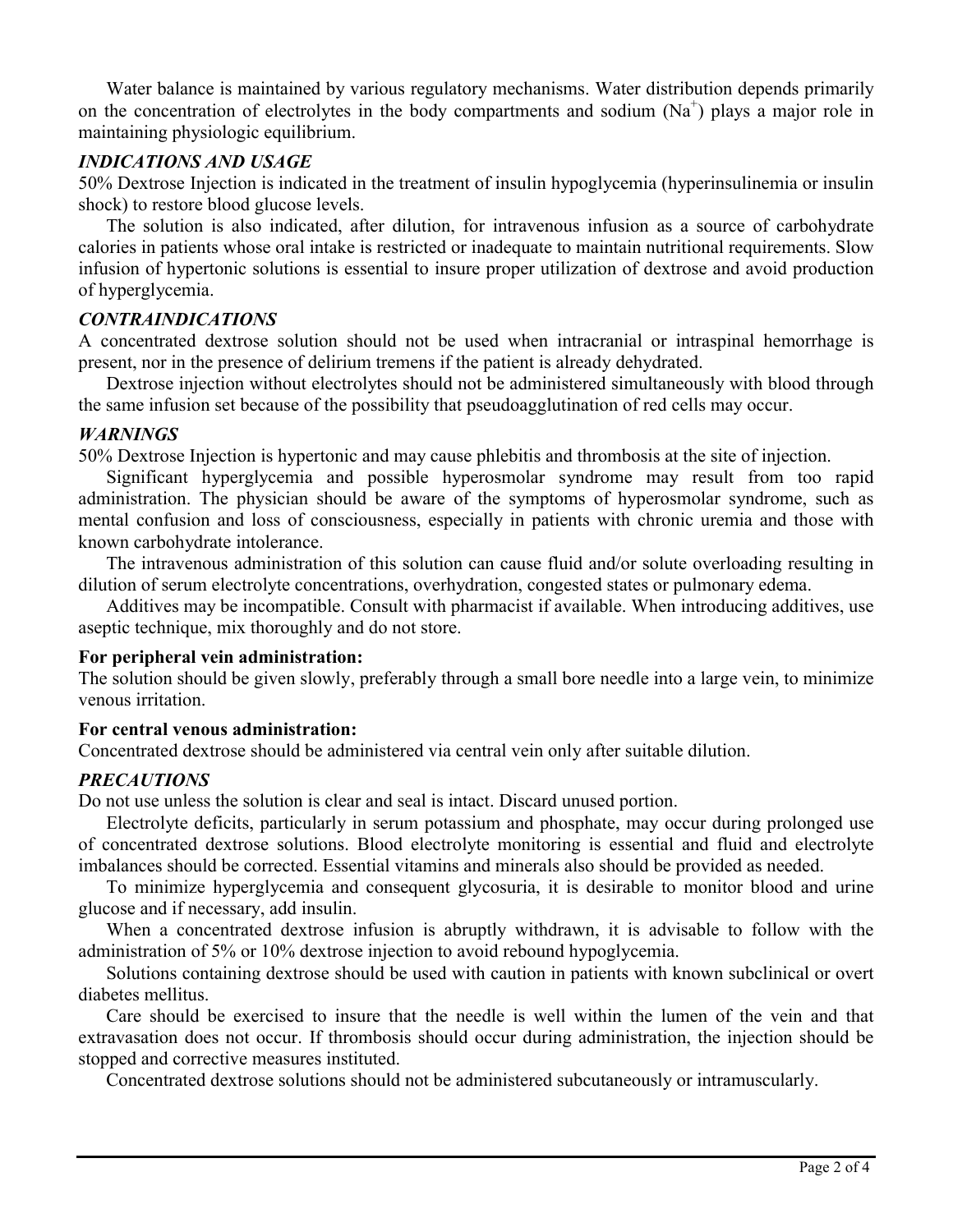**Carcinogenesis, Mutagenesis, Impairment of Fertility:** Studies with solutions in polypropylene syringes have not been performed to evaluate carcinogenic potential, mutagenic potential or effects on fertility.

*Pregnancy:* Animal reproduction studies have not been conducted with dextrose. It is also not known whether dextrose can cause fetal harm when administered to a pregnant woman or can affect reproduction capacity. Dextrose should be given to a pregnant woman only if clearly needed.

#### **Nursing Mothers**

It is not known whether this drug is excreted in human milk. Because many drugs are excreted in human milk, caution should be exercised when 50% Dextrose Injection, USP is administered to a nursing mother.

#### *ADVERSE REACTIONS*

Hyperosmolar syndrome, resulting from excessively rapid administration of concentrated dextrose may cause mental confusion and/or loss of consciousness.

Reactions which may occur because of the solution or the technique of administration include febrile response, infection at the site of injection, venous thrombosis or phlebitis extending from the site of injection, extravasation and hypervolemia.

If an adverse reaction does occur, discontinue the infusion, evaluate the patient, institute appropriate therapeutic countermeasures and save the remainder of the fluid for examination if deemed necessary.

# *OVERDOSAGE*

In the event of overhydration or solute overload during therapy, re-evaluate the patient and institute appropriate corrective measures. See *WARNINGS* and *PRECAUTIONS*.

# *DOSAGE AND ADMINISTRATION*

#### **For peripheral vein administration:**

Injection of the solution should be made *slowly*.

The maximum rate at which dextrose can be infused without producing glycosuria is 0.5 g/kg of body weight/hour. About 95% of the dextrose is retained when infused at a rate of 0.8  $g/kg/hr$ .

In insulin-induced hypoglycemia, intravenous injection of 10 to 25 grams of dextrose (20 to 50 mL of 50% dextrose) is usually adequate. Repeated doses and supportive treatment may be required in severe cases. A specimen for blood glucose determination should be taken before injecting the dextrose. In such emergencies, dextrose should be administered promptly without awaiting pretreatment test results.

#### **For central venous administration:**

For total parenteral nutrition 50% Dextrose Injection, USP is administered by slow intravenous infusion (a) after admixture with amino acid solutions via an indwelling catheter with the tip positioned in a large central vein, preferably the superior vena cava, or (b) after dilution with sterile water for injection. Dosage should be adjusted to meet individual patient requirements.

Clinical evaluation and periodic laboratory determinations are necessary to monitor changes in fluid balance, electrolyte concentrations and acid-base balance during prolonged parenteral therapy or whenever the condition of the patient warrants such evaluation.

The maximum rate of dextrose administration which does not result in glycosuria is the same as cited above.

Parenteral drug products should be inspected visually for particulate matter and discoloration prior to administration, whenever solution and container permit. See *CONTRAINDICATIONS*.